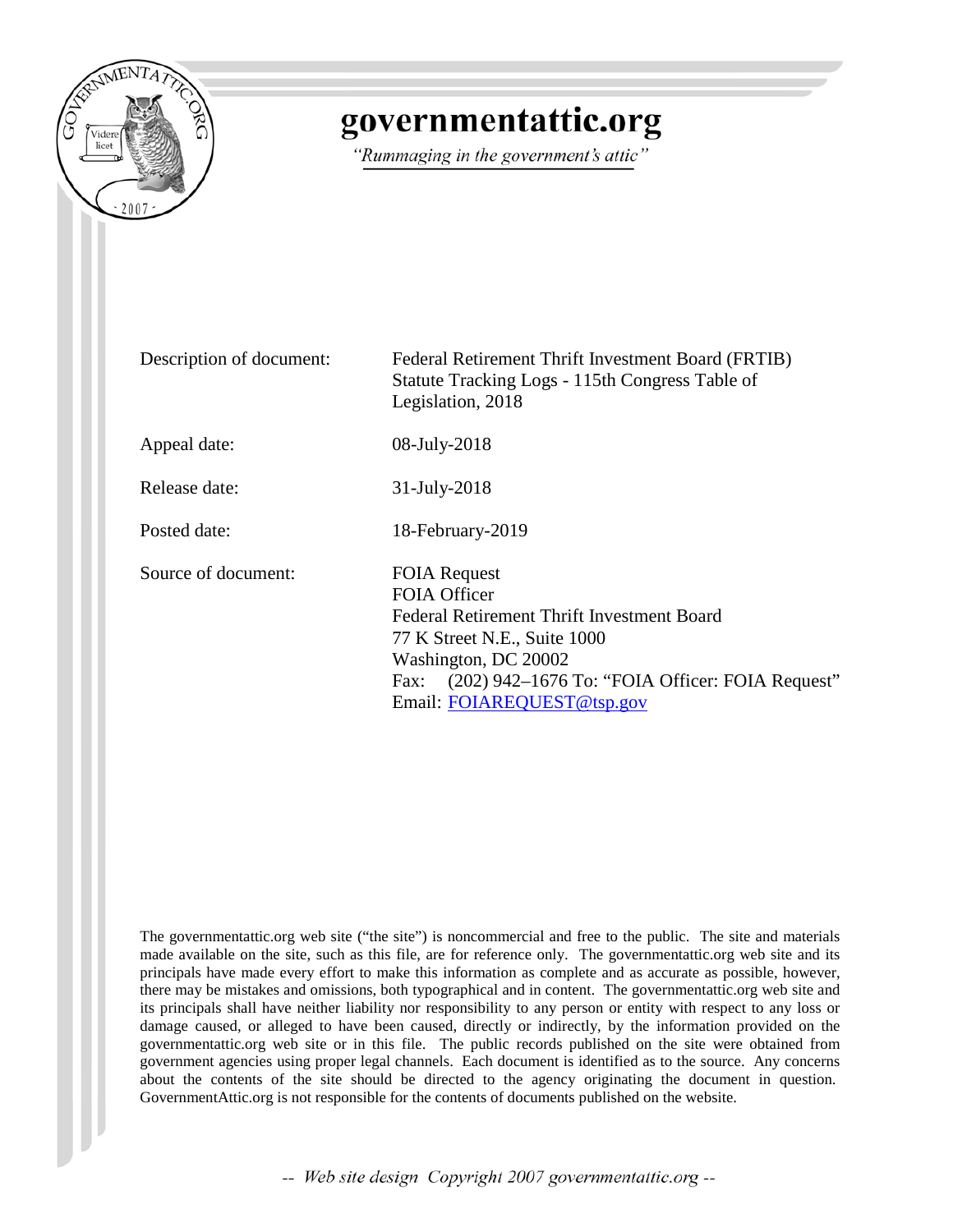

**FEDERAL RETIREMENT THRIFT INVESTMENT BOARD**  77K Street, NE Washington, DC 20002

July 31, 2018

I am responding to your request dated July 8, 2018, received on July 9, 2018, in which you made a request for records to the Federal Retirement Thrift Investment Board (Agency) under the Freedom of Information Act (FOIA), 5 U.S.C. § 552, as amended. The request and our response are set forth below.

## REQUEST

A copy of the three most recent FRTIB Office of External Affairs Statute Tracking Logs, which track the status of legislation affecting FRTIB and TSP.

## RESPONSE

Your request is granted. Please find attached, the document entitled, "115th Congress Table of Legislation". There is only one version of this document since the Office of External Affairs makes changes and updates to reflect the most recent activity.

## APPEAL

You may appeal this decision in writing to the Executive Director, Federal Retirement Thrift Investment Board, 77 K St. NE, Washington, DC 20002. Please cite FOIA request number 18-TIB-30. You must appeal within 90 days of receipt of this decision. 5 C.F.R. § 1631.10.

In addition to filing an appeal, you have the option to contact the Agency's FOIA Liaison at FRTIBFOIALIAISON@tsp.gov, if you have any concerns regarding your request. You may also choose to contact the Office of Government Information Services (OGIS). OGIS offers their own mediation services to help resolve disputes between FOIA requestors and agencies. You may contact them by writing to Office of Government Information Services, National Archives and Records Administration, 8601 Adelphi Road - OGIS, College Park, MD 20740, by email at ogis@nara.gov, or by calling 1-877-684-6448.

If you have any further questions regarding this request, you may contact me at (202) 942-1660 or FOIAREQUEST@tsp.gov.

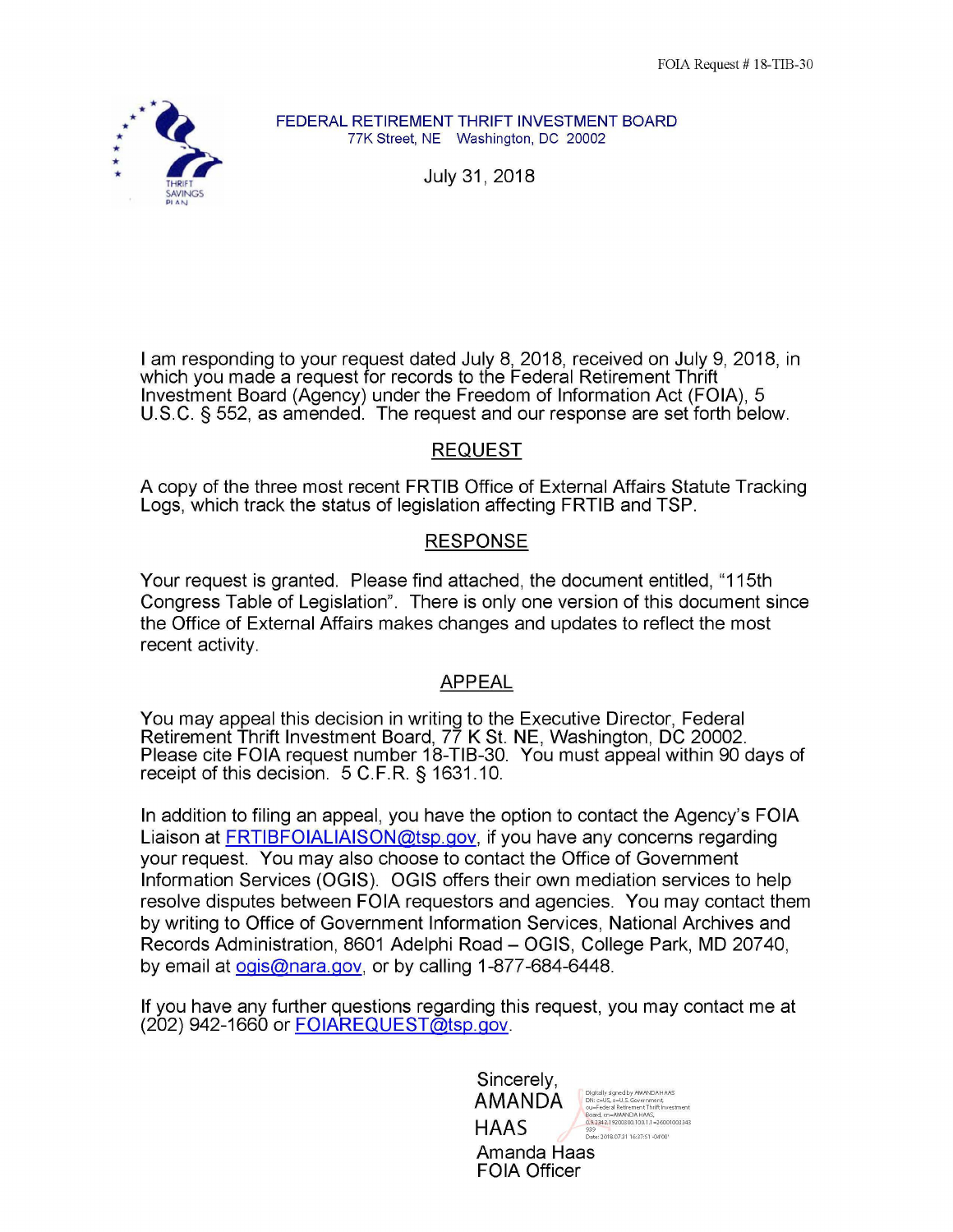| Bill #        | <b>Title</b>                                                            | <b>Sponsor</b>                     | <b>Referred to:</b>                                                                                                                                              | <b>Description</b>                                                                                                                                                                                                                                                                                                                                                                                                                                                                                                                                                                                                                                                                                                        |
|---------------|-------------------------------------------------------------------------|------------------------------------|------------------------------------------------------------------------------------------------------------------------------------------------------------------|---------------------------------------------------------------------------------------------------------------------------------------------------------------------------------------------------------------------------------------------------------------------------------------------------------------------------------------------------------------------------------------------------------------------------------------------------------------------------------------------------------------------------------------------------------------------------------------------------------------------------------------------------------------------------------------------------------------------------|
| <b>HR 523</b> | <b>Debt Transparency</b><br>and Accountability Act                      | Rep. Kenny Marchant<br>$(R-TX)$    | Ways & Means (1/13/2017)                                                                                                                                         | Requires Treasury Secretary to report to Ways & Means prior to<br>reaching debt limit on a number of matters, including<br>extraordinary measures Treasury intends to take, to include<br>suspending investment in the G Fund.                                                                                                                                                                                                                                                                                                                                                                                                                                                                                            |
| <b>HR 322</b> | <b>End Pensions in Congress</b><br>Act (EPIC Act)                       | Rep. Ron DeSantis<br>$(R$ -FL $)$  | Administration<br><b>Oversight; Government</b><br>Reform (1/5/2017)                                                                                              | Terminates further retirement coverage for Members of<br>Congress with the exception of participation in the TSP.                                                                                                                                                                                                                                                                                                                                                                                                                                                                                                                                                                                                         |
| <b>HR 145</b> | Citizen Legislature<br><b>Anti-Corruption Reform Act</b><br>(CLEAN Act) | Rep. Brian Fitzpatrick<br>$(R-PA)$ | Administration<br>Oversight; Government<br>Reform<br>Judiciary (1/3/2017)<br>Judiciary Subcommittee on<br><b>Constitution &amp; Civil Justice</b><br>(1/23/2017) | Terminates further retirement coverage for Members of<br>Congress with the exception of participation in the TSP.                                                                                                                                                                                                                                                                                                                                                                                                                                                                                                                                                                                                         |
| <b>HR 384</b> | End the Congressional<br><b>Revolving Door Act</b>                      | Rep. Bill Posey (R-FL)             | Administration; Oversight<br>and Government Reform<br>(1/9/2017)                                                                                                 | Terminates payment of retirement benefits to Members of<br>Congress in a month while they are lobbying, with an exception<br>for payments from vested TSP accounts.                                                                                                                                                                                                                                                                                                                                                                                                                                                                                                                                                       |
| <b>HR 422</b> | <b>Default Protection Act</b>                                           | Rep. Tom McClintock<br>$(R-CA)$    | Committee on Ways and<br>Means (1/10/2017)                                                                                                                       | Requires Treasury to continue to borrow to pay the principal and<br>interest on certain obligations if the debt of the United States<br>exceeds the statutory limit. If the debt limit is exceeded,<br>Treasury must issue obligations solely for the payment of the<br>principal and interest on debt held by the public or the Social<br>Security trust funds. Obligations issued under this bill may not be<br>used to compensate Members of Congress.<br>If Treasury exercises authority provided by this bill, it must<br>submit to Congress a report that includes an accounting of: (1)<br>the principal on mature obligations and interest that is due or<br>accrued, and (2) obligations issued under this bill. |
| <b>HR 760</b> | <b>Postal Service Financial</b><br>Improvement Act of 2017              | Rep. Stephen Lynch<br>$(D-MA)$     | Committee on Oversight and<br><b>Government Reform;</b>                                                                                                          | <b>Establishes the Postal Service Retiree Health Benefits Fund</b><br>Investment Committee, which Treasury shall consult regarding                                                                                                                                                                                                                                                                                                                                                                                                                                                                                                                                                                                        |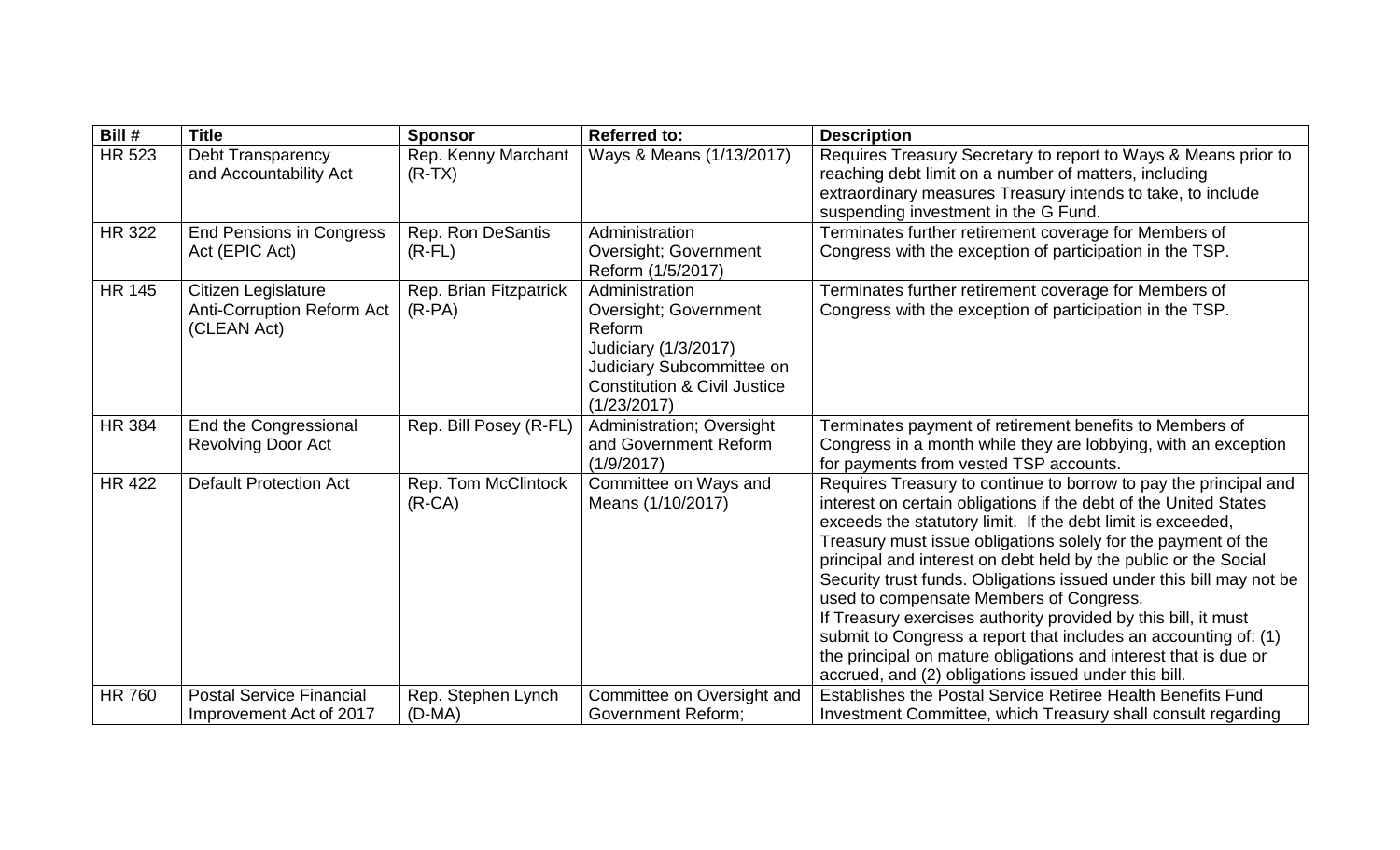|                |                                                                                    |                                 | reported from Committee<br>$3 - 16 - 17$                               | such investments; bill as introduced would have required the<br>Chairman of the FRTIB to sit on the Investment Committee; that<br>provision was deleted by the Committee during the mark-up, in<br>response to a request from the FRTIB.                                                                                                                                                                                   |
|----------------|------------------------------------------------------------------------------------|---------------------------------|------------------------------------------------------------------------|----------------------------------------------------------------------------------------------------------------------------------------------------------------------------------------------------------------------------------------------------------------------------------------------------------------------------------------------------------------------------------------------------------------------------|
| <b>HR 964</b>  | Amend title 5 to include<br>certain Federal positions<br>within definition of LEOs | Rep. Peter King (R-<br>NY)      | <b>Oversight and Government</b><br>Reform (2/7/2017)                   | Adds certain Federal positions within the definition of law<br>enforcement officer for retirement purposes.                                                                                                                                                                                                                                                                                                                |
| HR 1083        | American Savings Act of<br>2017                                                    | Rep. Jared Huffman<br>$(D-CA)$  | Committee on Ways &<br><b>Means</b><br>$(2-15-17)$                     | To establish an American Savings Account Fund and create a<br>retirement savings plan available to all employees, would require<br>the FRTIB Executive Director and 3 additional<br>members of the FRTIB to serve on an advisory Committee                                                                                                                                                                                 |
| <b>HR 1317</b> | Servicemember Retirement<br>Improvement Act                                        | Rep. Sam Johnson<br>$(R-TX)$    | Committee on Ways and<br>Means (3/2/2017)                              | Amends the Internal Revenue Code to allow members of the<br>Ready Reserve of a reserve component of the Armed Forces to<br>make elective deferrals on the basis of their service to the Ready<br>Reserve and on the basis of their other employment – can<br>contribute up to elective deferral limit in their 401(k) or qualified<br>plan (including TSP) and up to elective deferral limit in uniformed<br>services TSP. |
| <b>HR 1529</b> | Debt Limit Control and<br>Accountability Act of 2017                               | Rep. Mark Sanford<br>$(R-NC)$   | Committee on Ways and<br>Means (3/15/2017)                             | To prohibit the Secretary of the Treasury from using<br>extraordinary measures to prevent the Government from<br>reaching the statutory debt limit, or using extraordinary measures<br>once such limit has been reached, and for other purposes.                                                                                                                                                                           |
| HR.1935        | <b>Congressional Pension</b><br><b>Reform Act</b>                                  | Rep. Mike Gallagher<br>$(R-WI)$ | <b>Oversight and Government</b><br>Reform<br>$(4-5-17)$                | Provides for the termination of further retirement coverage for<br>Members of Congress under the Federal Employees' Retirement<br>System, except for the right to continue participating in the Thrift<br>Savings Plan                                                                                                                                                                                                     |
| <b>HR 2997</b> | 21st Century AIRR Act                                                              | Rep. Bill Shuster<br>$(R-PA)$   | Transportation &<br>Infrastructure; placed on<br>House calendar 9-6-17 | Transfers operation of air traffic services currently provided by<br>the Federal Aviation Administration to a separate not-for-profit<br>corporate entity; allows FAA employees transferring to the new<br>corporation to transfer their TSP balances to the                                                                                                                                                               |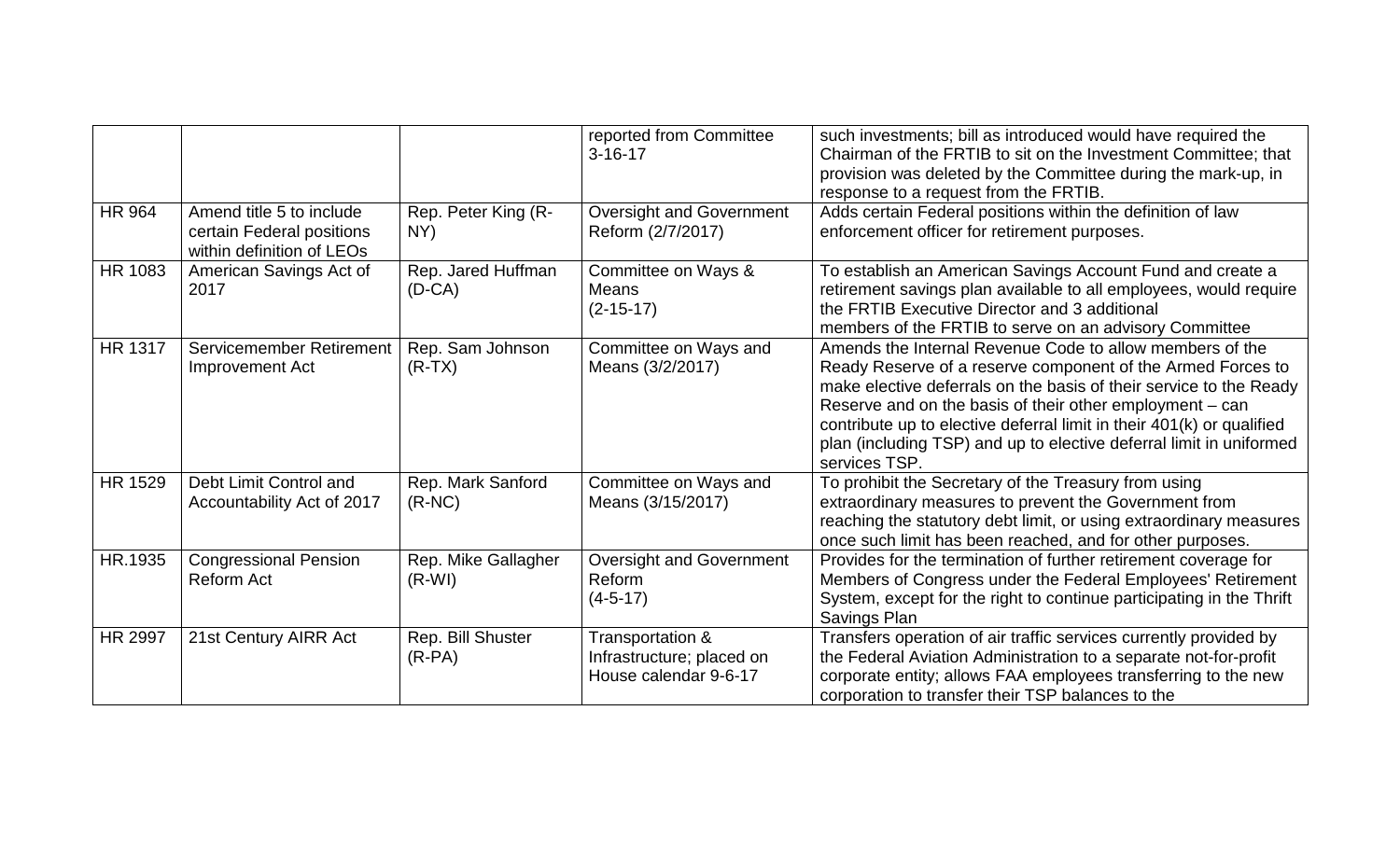| HR 3103        | <b>TSP Modernization Act of</b><br>2017                        | Rep. Elijah Cummings<br>(D-MD) & Mark<br>Meadows (R-NC) | Committee on Oversight and<br><b>Government Reform</b><br>$(6-23-17)$                | To amend Section 8433 or title 5, United States Code, to provide<br>for flexibility in making withdrawals from the Thrift Savings Fund.<br>(signed into law; P.L. 115-084)                                                                                                                                                                                                                                                                                                                                                                                                                                   |
|----------------|----------------------------------------------------------------|---------------------------------------------------------|--------------------------------------------------------------------------------------|--------------------------------------------------------------------------------------------------------------------------------------------------------------------------------------------------------------------------------------------------------------------------------------------------------------------------------------------------------------------------------------------------------------------------------------------------------------------------------------------------------------------------------------------------------------------------------------------------------------|
| HR 3499        | Automatic IRA Act of 2017                                      | Rep. Richard Neal<br>$(D-MA)$                           |                                                                                      | Expands personal saving and retirement savings coverage by<br>enabling employees not covered by qualifying retirement plans to<br>save for retirement through automatic IRA arrangements;<br>Requires the Secretary of the Treasury and the Secretary of<br>Labor to jointly conduct a study of the feasibility and desirability<br>of spousal consent requirements similar to, or based on, those<br>that apply under the Federal Employees' Thrift Savings Plan,<br>including consideration of whether modifications of such<br>requirements are necessary to apply them to automatic IRA<br>arrangements. |
| <b>HR 3505</b> |                                                                | Rep. Bill Posey<br>$(R$ -FL $)$                         | Referred to the<br>Administration; Oversight<br>and Government Reform<br>$(7-27-17)$ | To provide that a former Member of Congress or former senior<br>Congressional employee who receives compensation as a<br>lobbyist representing a foreign principal shall not be eligible for<br>retirement benefits or certain other Federal benefits.                                                                                                                                                                                                                                                                                                                                                       |
| HR 3653        | MyRA Act                                                       | Rep. Joseph Crowley<br>$(D-NY)$                         | Committee on Ways and<br>Means<br>$(8-15-2017)$                                      | Amends the Internal Revenue Code to establish an<br>employee retirement option known as a MyRA account. A<br>MyRA account functions as a Roth Individual Retirement<br>Account. An employee who elects to establish a MyRA<br>account may contribute any portion of a tax refund or make<br>automatic payroll contributions to the account; ties MyRA<br>interest rate to the G Fund interest rate                                                                                                                                                                                                           |
| HR 4262        | Financial Independence for<br>Disabled Veterans Act of<br>2017 | Rep. Mark Walker (R-<br>NC                              | Committee on Oversight and<br><b>Government Reform</b><br>$(11-6-17)$                | To authorize members and former members of the uniformed<br>services who are entitled to veterans disability compensation to<br>continue to participate in the Thrift Savings Plan through the<br>deduction and deposit of a percentage of their veterans disability<br>compensation to the Thrift Savings Fund.                                                                                                                                                                                                                                                                                             |
| HJ Res         | Disapproves Obama                                              | Rep. Tim Walberg (R-                                    | Committee on Education and                                                           | Informational; no impact to TSP. Disapproving the rule submitted                                                                                                                                                                                                                                                                                                                                                                                                                                                                                                                                             |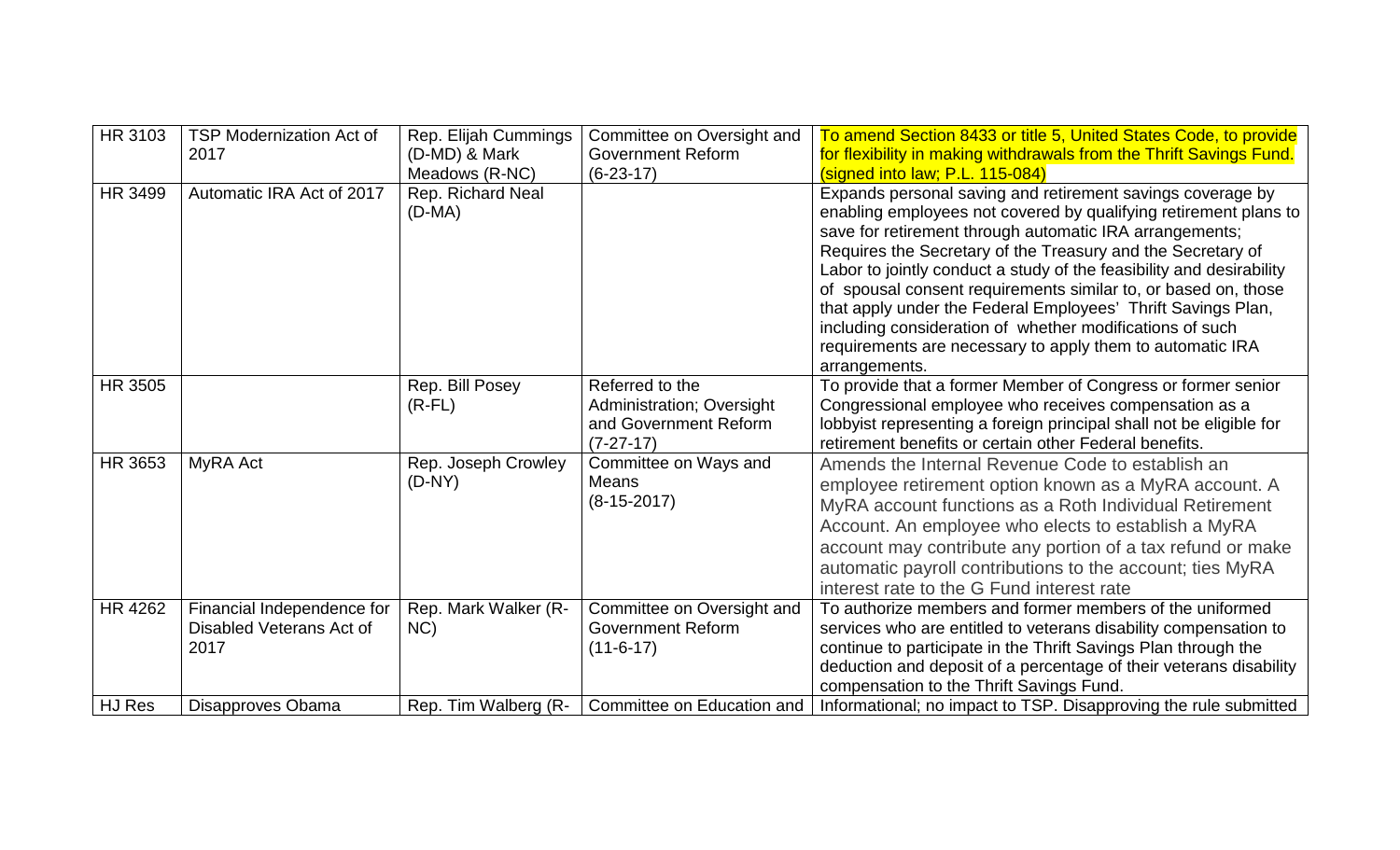| 66                | Administration rule under<br><b>Congressional Review Act</b>                      | MI)                                                             | the Workforce (2/07/2017)                                                                                             | by the Department of Labor relating to savings arrangements<br>established by States for non-governmental employees. Became<br>Public Law No: 115-35.                                                                                                                                                                                                                                                                                                                                                                              |
|-------------------|-----------------------------------------------------------------------------------|-----------------------------------------------------------------|-----------------------------------------------------------------------------------------------------------------------|------------------------------------------------------------------------------------------------------------------------------------------------------------------------------------------------------------------------------------------------------------------------------------------------------------------------------------------------------------------------------------------------------------------------------------------------------------------------------------------------------------------------------------|
| HJ Res<br>67      | Disapproves Obama<br>Administration rule under<br><b>Congressional Review Act</b> | Rep. Francis Rooney<br>$(R$ -FL $)$                             | Committee on Education and<br>the Workforce (2/07/2017)                                                               | Informational; no impact to TSP. Disapproving the rule submitted<br>by the Department of Labor relating to savings arrangements<br>established by state political subdivisions (i.e., municipalities) for<br>non-governmental employees. Became Public Law No: 115-24                                                                                                                                                                                                                                                              |
| S 495/<br>S. 3496 | Servicemember Retirement<br>Improvement Act                                       | Sen. John Cornyn (R-<br>TX)                                     | <b>Finance Committee</b><br>(3/2/2017)                                                                                | Amends the Internal Revenue Code to allow members of the<br>Ready Reserve of a reserve component of the Armed Forces to<br>make elective deferrals on the basis of their service to the Ready<br>Reserve and on the basis of their other employment – can<br>contribute up to elective deferral limit in their 401(k) or qualified<br>plan (including TSP) and up to elective deferral limit in uniformed<br>services TSP.                                                                                                         |
| S 873             | <b>TSP Modernization Act of</b><br>2017                                           | Sen. Rob Portman (R-<br>OH) and Sen. Tom<br><b>Carper (D-DE</b> | <b>Committee on Homeland</b><br><b>Security and Governmental</b><br><b>Affairs (4/6/2017)</b>                         | To amend Section 8433 or title 5, United States Code, to provide<br>for flexibility in making withdrawals from the Thrift Savings Fund.<br>(H.R. 3103 companion bill signed into law; P.L. 115-084)                                                                                                                                                                                                                                                                                                                                |
| S 940             | <b>SEAL Act (Shrinking</b><br><b>Emergency Account Loses</b><br>Act of 2017)      | Sen. Mike Enzi (R-<br>WY)                                       | <b>Finance Committee</b><br>(4/25/2017)                                                                               | A bill to amend the Internal Revenue Code of 1986 to modify the<br>rules relating to loans made from a qualified employer plan, and<br>for other purposes. Removes prohibition from contributing for 6<br>months after receiving hardship withdrawal, and extends the 60<br>day period for participants wishing to rollover of funds to offset a<br>loan taxable distribution.                                                                                                                                                     |
| H.R.<br>4924      | Congressional<br>Accountability Act of 1995<br>Reform Act                         | Rep. Gregg Harper<br>$(R-MS)$                                   | <b>Committees on House</b><br>Administration, Oversight<br>and Government Reform,<br>and Ways and Means<br>(2/5/2018) | Amends t the Congressional Accountability Act of 1995 to revise<br>administrative and judicial dispute resolution procedures for<br>initiating, investigating, and resolving claims by employees<br>alleging that employing offices have violated their rights and<br>protections, including protections against sexual harassment, to<br>including requiring Members of Congress to use TSP to pay<br>sexual harassment settlements if other funds are not sufficient.<br>Passed House under suspension of the rules on 2/6/2018. |